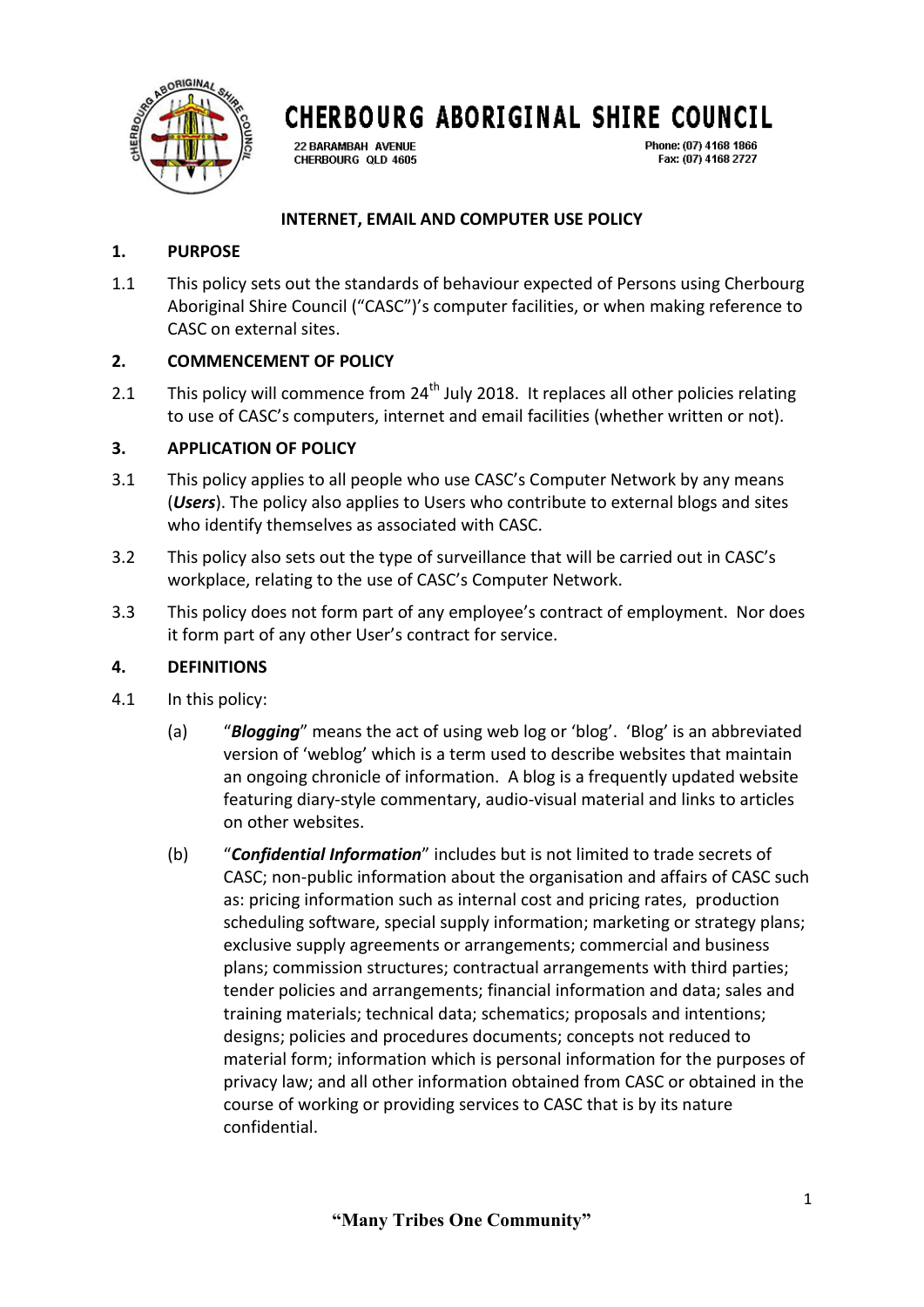

22 BARAMBAH AVENUE CHERBOURG OLD 4605 Phone: (07) 4168 1866 Fax: (07) 4168 2727

- (c) "*Computer Surveillance*" means surveillance by means of software or other equipment that monitors or records information input or output, or other use, of CASC's Computer Network (including, but not limited to, the sending and receipt of emails and the accessing of websites).
- (d) "*Computer Network*" includes all CASC internet, email and computer facilities which are used by Users, inside and outside working hours, in the workplace of CASC (or a related corporation of CASC) or at any other place while performing work for CASC (or a related corporation of CASC). It includes, but is not limited to, desktop computers, laptop computers, Blackberrys, Palm Pilots, PDAs, other handheld electronic devices, smart phones and similar products, and any other means of accessing CASC's email, internet and computer facilities, (including, but not limited to, a personal home computer which has access to CASC's IT systems).
- (e) "*Intellectual Property*" means all forms of intellectual property rights throughout the world including copyright, patent, design, trade mark, trade name, and all Confidential Information and including know-how and trade secrets.
- (f) "*Person*" includes any natural person, company, partnership, association, trust, business, or other organisation or entity of any description and a Person's legal personal representative(s), successors, assigns or substitutes.

## **5. USE OF INTERNET, EMAIL AND COMPUTERS**

- 5.1 Where use is allowed, Users are entitled to use CASC's Computer Network only for legitimate business purposes.
- 5.2 Users are permitted to use CASC's Computer Network for limited and reasonable personal use. However any such personal use must not impact upon the User's work performance or CASC resources or violate this policy or any other CASC policy.
- 5.3 A User must not use CASC's Computer Network for personal use if that use interferes with the efficient business operations of CASC or relates to a personal business of the User.
- 5.4 CASC gives no warranty or assurance about the confidentiality or privacy of any personal information disclosed by any User in the course of using the Computer Network for the User's personal purposes.

### **6. REQUIREMENTS FOR USE**

- 6.1 Users must comply with the following rules when using CASC's Computer Network.
	- (a) Users must use their own username/login code and/or password when accessing the Computer Network.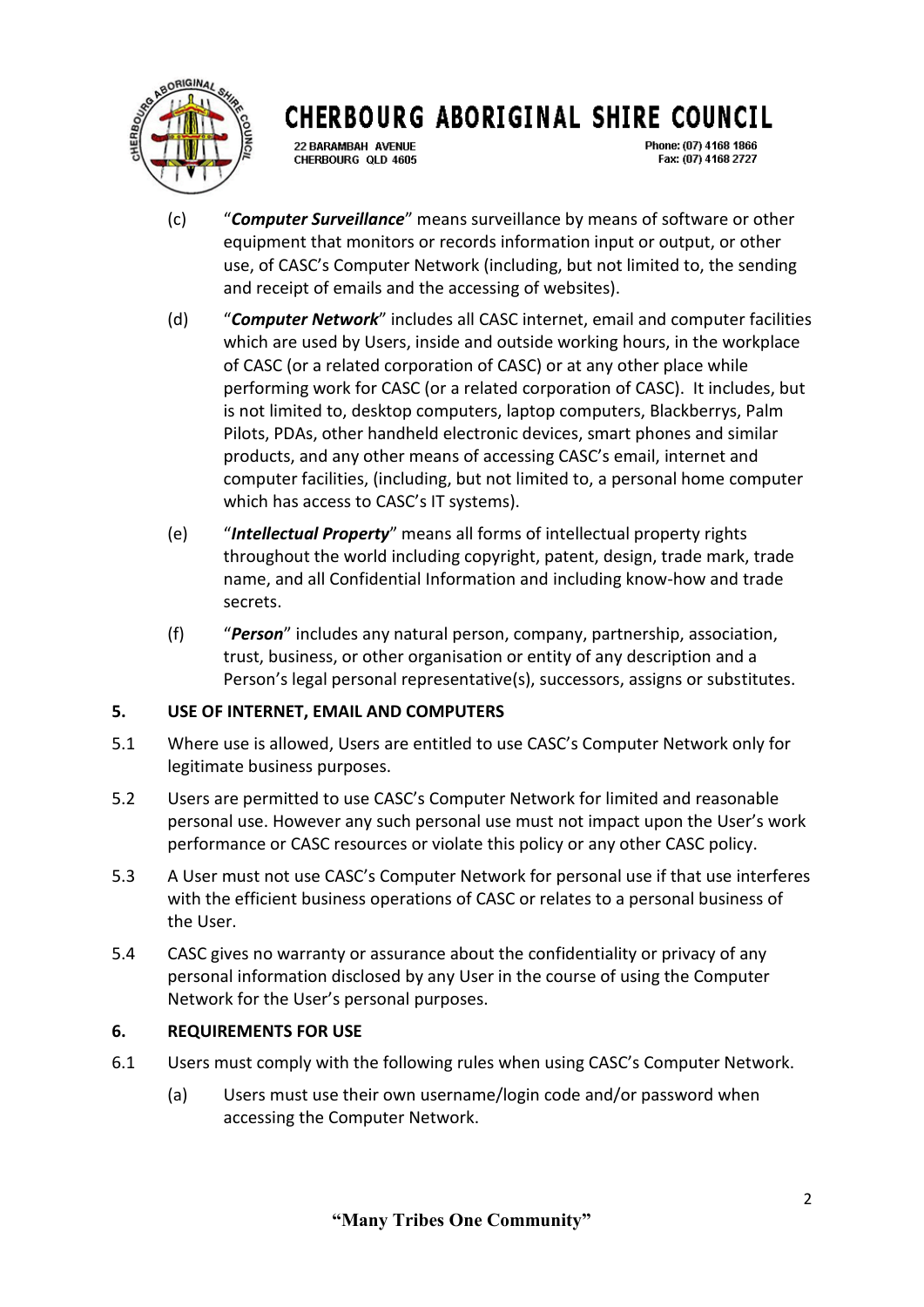

**22 BARAMBAH AVENUE** CHERBOURG OLD 4605

Phone: (07) 4168 1866 Fax: (07) 4168 2727

- (b) Users in possession of CASC electronic equipment must at all times handle the equipment in a responsible manner and ensure that the equipment is kept secure.
- (c) Users should protect their username/login code and password information at all times and not divulge such information to any other Person, unless it is necessary to do so for legitimate business reasons.
- (d) Users should ensure that when not in use or unattended, the Computer System is shut down.
- (e) If a User receives an email which the User suspects contains a virus, the User should not open the email or attachment to the email and should immediately contact the Corporate Services Department for assistance.
- (f) If a User receives an email the content of which (including an image, text, materials or software) is in breach of this policy, the User should immediately delete the email and report the matter to the Corporate Services Department. The User must not forward the email to any other Person.

## **7. PROHIBITED CONDUCT**

- 7.1 Users must not send (or cause to be sent), upload, download, use, retrieve, or access any email or material on CASC's Computer Network that:
	- (a) is obscene, offensive or inappropriate. This includes text, images, sound or any other material, sent either in an email or in an attachment to an email, or through a link to a site (URL). For example, material of a sexual nature, indecent or pornographic material;
	- (b) causes (or could cause) insult, offence, intimidation or humiliation;
	- (c) may be defamatory or could adversely impact the image or reputation of CASC*.* A defamatory message or material is a message or material that is insulting or lowers the reputation of a Person or group of people;
	- (d) is illegal, unlawful or inappropriate;
	- (e) affects the performance of, or causes damage to CASC's Computer System in any way; or
	- (f) gives the impression of or is representing, giving opinions or making statements on behalf of CASC without the express authority of CASC*.* Further, Users must not transmit or send CASC's documents or emails (in any format) to any external parties or organisations unless expressly authorised to do so.
- 7.2 Users must not use CASC's Computer Network:
	- (a) to violate copyright or other intellectual property rights. Computer software that is protected by copyright is not to be copied from, or into, or by using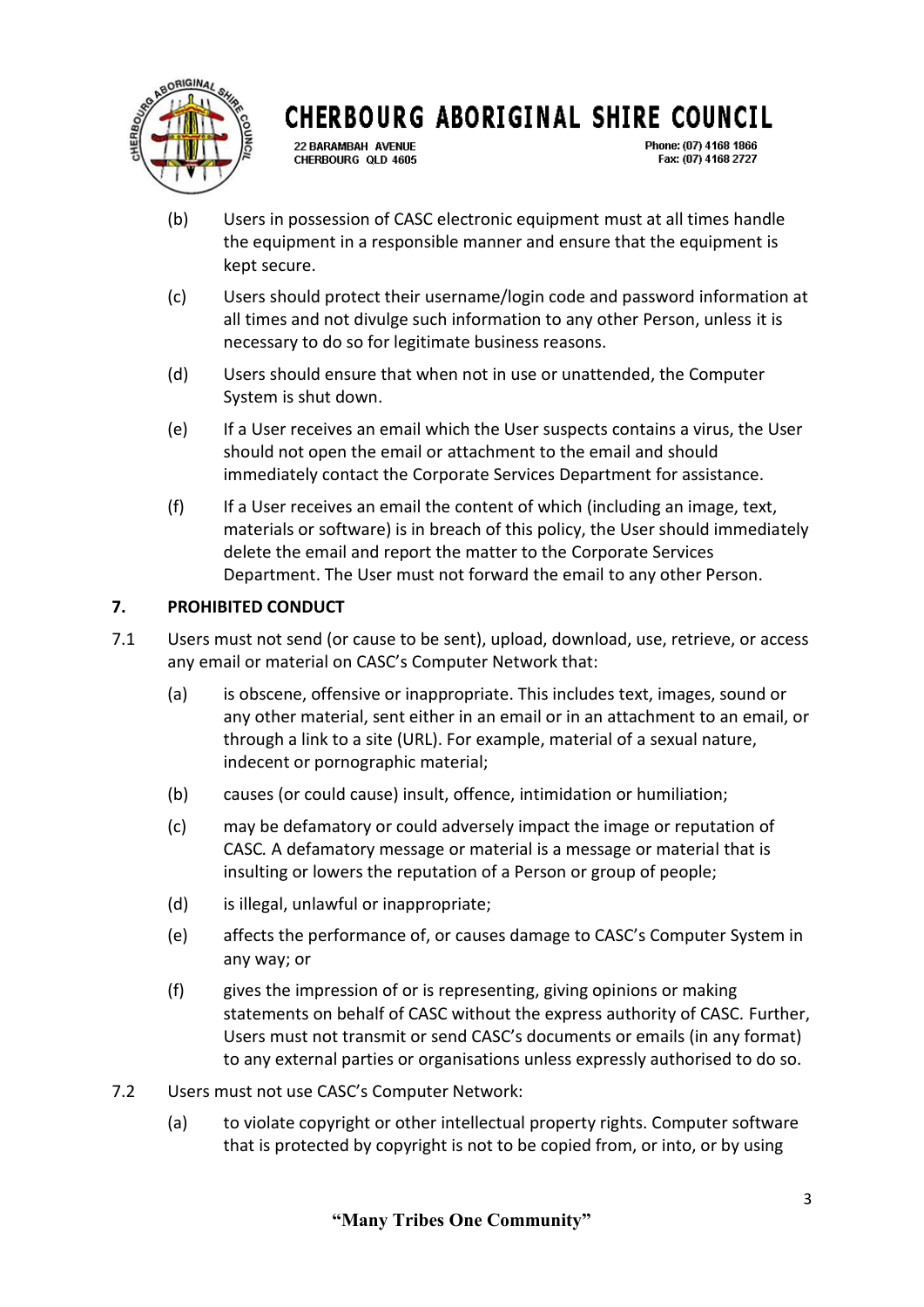

22 BARAMBAH AVENUE CHERBOURG OLD 4605

Phone: (07) 4168 1866 Fax: (07) 4168 2727

CASC's computing facilities, except as permitted by law or by contract with the owner of the copyright;

- (b) in a manner contrary to CASC's privacy policy;
- (c) to create any legal or contractual obligations on behalf of CASC unless expressly authorised by CASC;
- (d) to disclose any Confidential Information of CASC or any customer, client or supplier of CASC's unless expressly authorised by CASC;
- (e) to install software or run unknown or unapproved programs on CASC's Computer Network. Under no circumstances should Users modify the software or hardware environments on CASC's Computer Network;
- (f) to gain unauthorised access (hacking) into any other computer within CASC or outside CASC, or attempt to deprive other Users of access to or use of CASC's Computer Network;
- (g) to send or cause to be sent chain or SPAM emails in any format;
- (h) to use CASC computer facilities for personal gain. For example, running a personal business*.*
- 7.3 Users must not use another User's Computer Network facilities (including passwords and usernames/login codes) for any reason without the express permission of the User or CASC.

### **8. DETAILS ON BLOCKING EMAIL OR INTERNET ACCESS**

- 8.1 CASC reserves the right to prevent (or cause to be prevented) the delivery of an email sent to or from a User, or access to an internet website by a User, if the content of the email or the internet website is considered:
	- (a) obscene, offensive or inappropriate. This includes text, images, sound or any other material, sent either in an e-mail message or in an attachment to a message, or through a link to an internet website (URL). For example, material of a sexual nature, indecent or pornographic material;
	- (b) causes or may cause insult, offence, intimidation or humiliation**;**;
	- (c) defamatory or may incur liability or adversely impacts on the image or reputation of CASC. A defamatory message or material is a message or material that is insulting or lowers the reputation of a Person or a group of people;
	- (d) illegal, unlawful or inappropriate;
	- (e) to have the potential to affect the performance of, or cause damage to or overload CASC Computer Network, or internal or external communications in any way;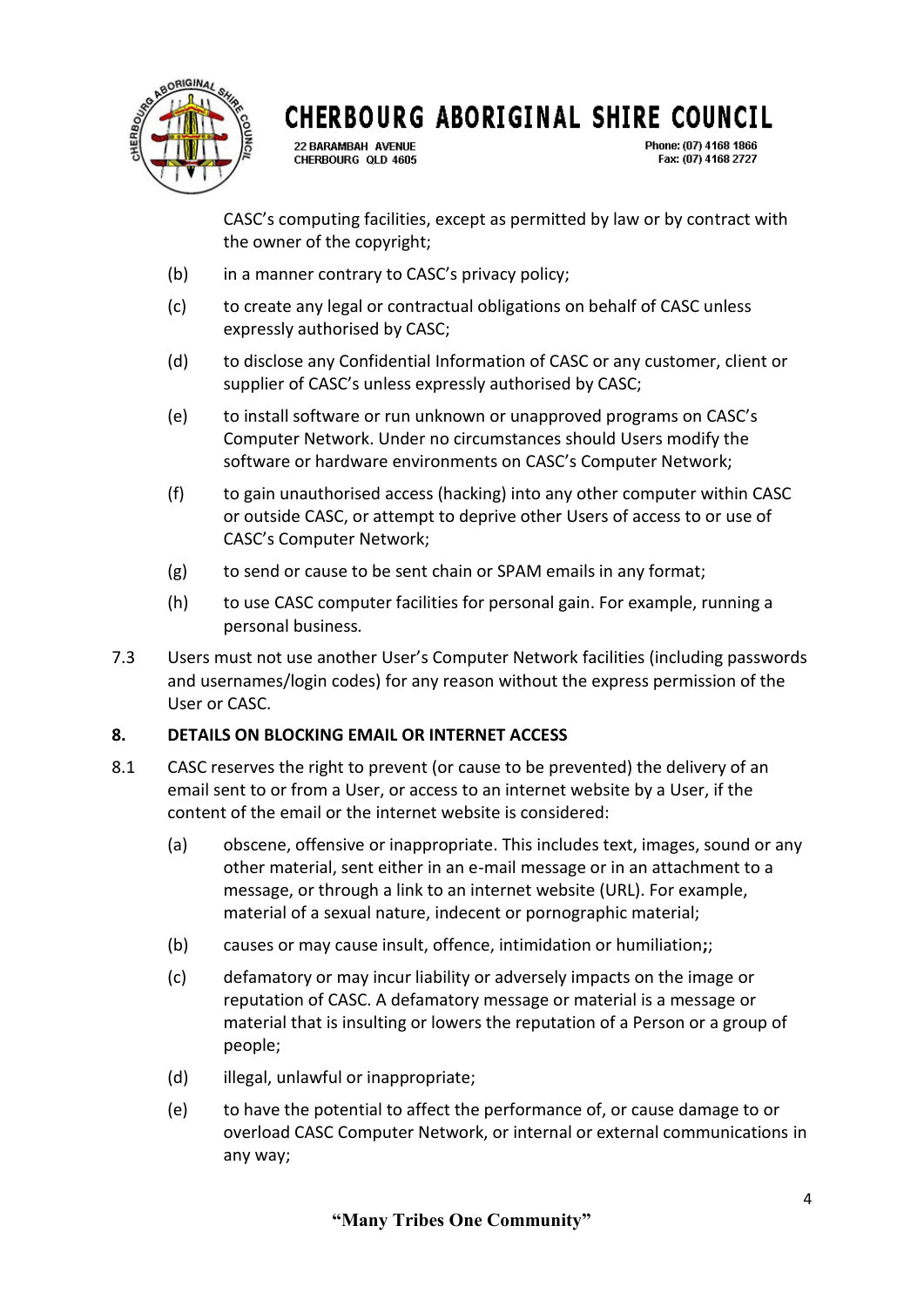

**22 BARAMBAH AVENUE** CHERBOURG OLD 4605

Phone: (07) 4168 1866 Fax: (07) 4168 2727

- (f) to give the impression of or is representing, giving opinions or making statements on behalf of CASC without the express authority of CASC*.*
- 8.2 In the case that an email is prevented from being delivered to or from a User, the User will receive a prevented delivery notice. The notice will inform the User that the delivery of the email has been prevented. The notice will not be given if delivery is prevented in the belief that:
	- (a) the email was considered to be SPAM, or contain potentially malicious software; or
	- (b) the content of the email (or any attachment) would or might have resulted in an unauthorised interference with, damage to or operation of any program run or data stored on any of CASC's equipment; or
	- (c) the email (or any attachment) would be regarded by a reasonable Person as being, in all the circumstances, menacing, harassing or offensive.
- 8.3 CASC is not required to give a prevented delivery notice for any email messages sent by a User if CASC is not aware (and could not reasonably be expected to be aware) of the identity of the User who sent the e-mail or is not aware that the e-mail was sent by the User.

## **9. TYPE OF SURVEILLANCE IN CASC'S WORKPLACE**

- 9.1 On a continuous and ongoing basis during the period of this policy, CASC will carry out Computer Surveillance of any User at such times of CASC's choosing and without further notice to any User.
- 9.2 Computer Surveillance occurs in relation to:
	- (a) storage volumes;
	- (b) internet sites every web site visited is recorded including the time of access, volume downloaded and the duration of access;
	- (c) download volumes;
	- (d) suspected malicious code or viruses;
	- (e) emails the content of all emails received, sent and stored on the Computer Network. (This also includes emails deleted from the Inbox); and
	- (f) computer hard drives CASC may access any hard drive on the Computer Network.
- 9.3 CASC retains logs, backups and archives of computing activities, which it may audit. Such records are the property of CASC, are subject to State and Federal laws and may be used as evidence in legal proceedings, or in workplace investigations into suspected misconduct.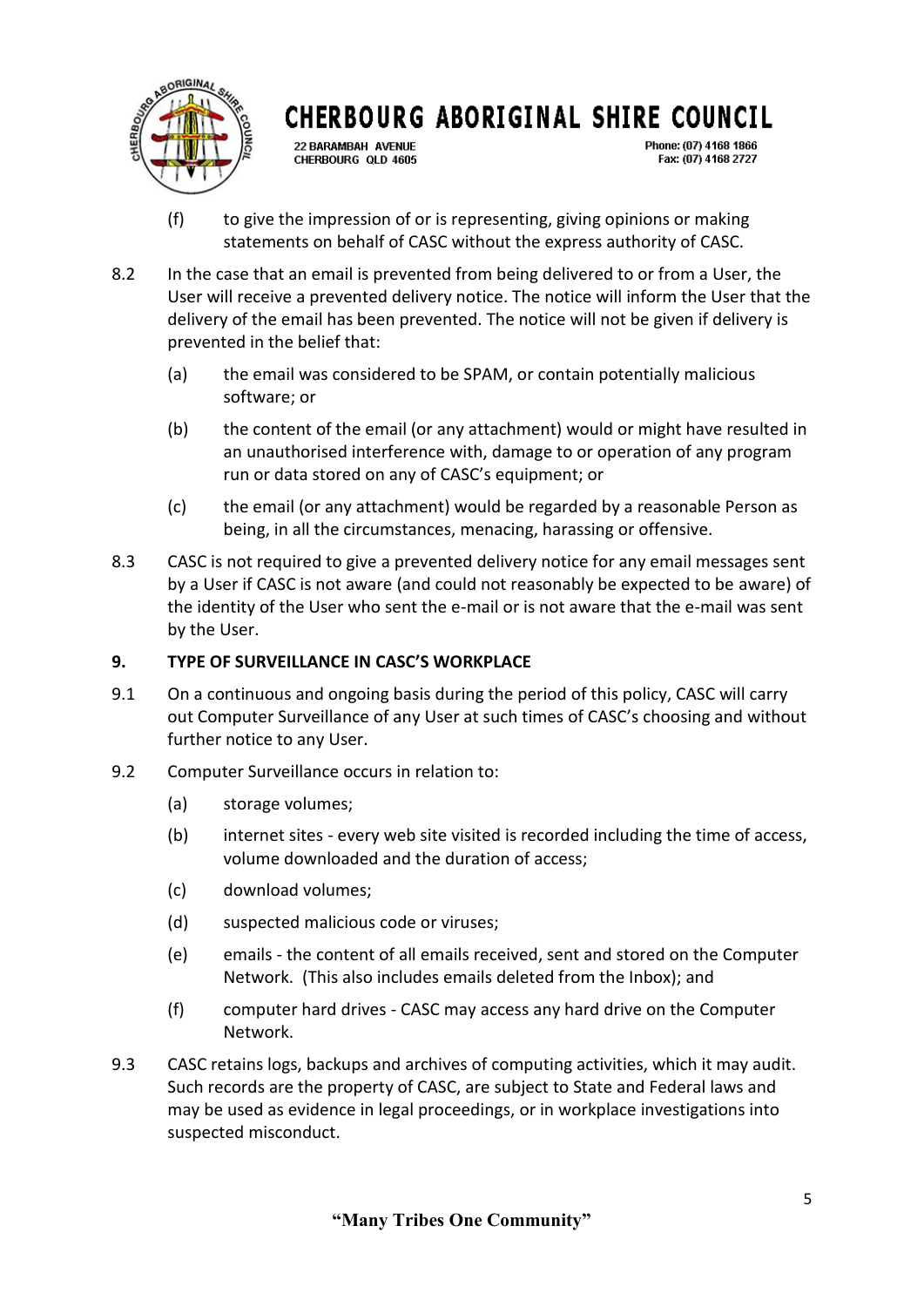

22 BARAMBAH AVENUE CHERBOURG QLD 4605 Phone: (07) 4168 1866 Fax: (07) 4168 2727

## **10. WHAT WILL THE COMPUTER SURVEILLANCE RECORDS BE USED FOR?**

- 10.1 CASC may use and disclose the Computer Surveillance records where that use or disclosure is:
	- (a) for a purpose related to the employment of any employee or related to CASC's business activities; or
	- (b) use or disclosure to a law enforcement agency in connection with an offence; or
	- (c) use or disclosure in connection with legal proceedings; or
	- (d) use or disclosure reasonably believed to be necessary to avert an imminent threat of serious violence to any Person or substantial damage to property.
- 10.2 For example, use or disclosure of Computer Surveillance records can occur in circumstances of assault, suspected assault, theft or suspected theft of CASC's property (or that of a related corporation of CASC) or damage to CASC's equipment or facilities (or that of a related corporation of CASC).

### **11. STANDARDS IN RELATION TO BLOGS AND SITES NOT OPERATED BY CASC**

- 11.1 CASC acknowledges that Users have the right to contribute content to public communications on websites not operated by CASC, such as social networking sites like MySpace, Facebook or YouTube. However, inappropriate use of such communications has the potential to cause damage to CASC, employees, clients and suppliers. For that reason, the following provisions apply to all Users:
- 11.2 As it may not be possible for any user of an external site to conduct a search that will identify any blogged comments about CASC, Users must **not** publish any material which identifies themselves as being associated with CASC.
- 11.3 Users must not publish any material that may expose CASC to any possible legal liability. Examples include, but are not limited to, defamation or discrimination proceedings.

### **12. WARNING**

12.1 Apart from the potentially damaging effects a blog may have on CASC, inappropriate blogs on internal or external sites can also have adverse consequences for a User in terms of future career prospects, as the material remains widely and permanently accessible to other site users.

### **13. ENFORCEMENT**

13.1 Users must comply with the requirements of this policy. Any breach of this policy may result in disciplinary action which may include termination of employment (or, for Persons other than employees, the termination or non-renewal of contractual arrangements).